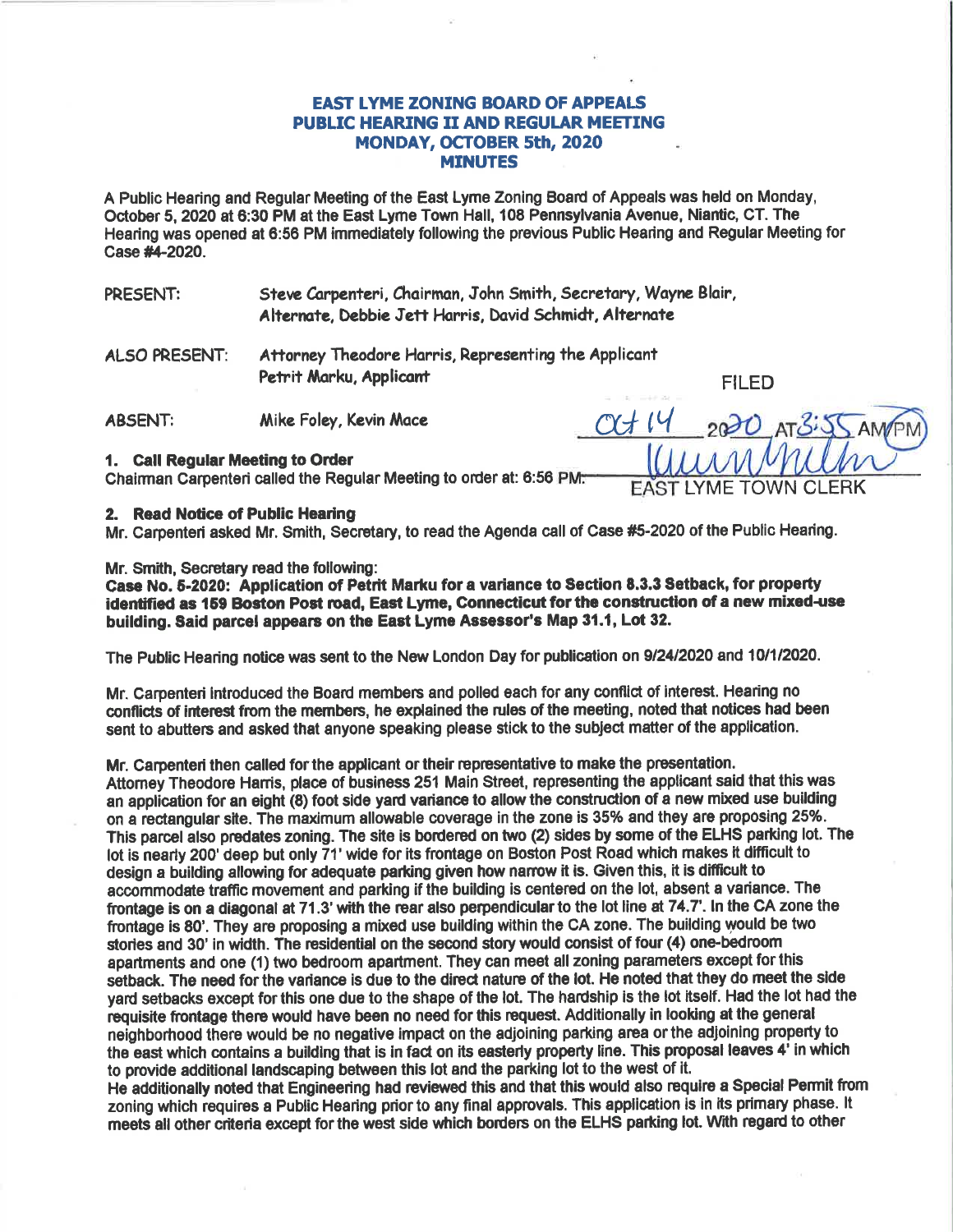properties in the area - the easterly side has a building right on the property line so there exist inconsistencies within the very 'fabric' of the area. This will not disturb the High School parking nor would it be precedent for others as each case has to be decided on its individual merit,

Mr. Carpenteri asked if the side yard is increasing.

Attorney Harris said no, it would remain the same.

Mr. Carpenteri noted that the house there was used as a commercial business at one time - he asked how large the building would be at 25% lot coverage.

The architect (not identified) stated that the building is only 3500 sq. ft.  $-$  as it is two stories.

Mr. Blair asked if parking would be in front of the building.

Attomey Henis said that there would be some in fiont; some along the slde and in back. He added that this has been discussed with zoning only on a very preliminary basis at this time.

Mr. Carpenteri asked if there were any comments from the public  $-$ 

Mr. Marku and his architect thanked them.

He asked if the Board members had any further questions.

Hearing none - Mr. Carpenteri closed this Public Hearing at 7:15 PM.

Mr. Carpenteri said that they would now deliberate and make a decision on the application

Mr. Garpenteri explained that the only comments that they can take now are from the applicant and only if they have technical questions that they need answered. He also informed the applicant that in the event that they wish to contest the decision that they have 15 days in which to appeal it to the Superior Court.

#### REGULAR MEETING

Mr. Carpenteri opened the Regular Meeting at 7:15 PM.

#### Case No. 5-2020: Application of Petrit Marku for a variance to Section 8.3.3 Setback, for property identified as 159 Boston Post Road, East Lyme, Connecticut for the construction of a new mixed-use building. Said parcel appears on the East Lyme Assessor's Map 31.1, Lot 32.

Mr. Carpenteri called for discussion on the application.

Mr. Schmidt said that he is comfortable with this proposal and it still has to go through zoning.

Mr. Carpenteri said that it would certainly improve the area and the property hes been used commerclally priorto this time. lt also predates zoning.

Ms. Jett-Harris said that she agrees that it would improve the area plus allow for commercial plus living space. lt is in keeping with the updates taking place in this area.

Mr. Carpenteri asked if they were ready to make a motion.

\*\*MOTION (1)

Ms. Jett-Hanis moved to APPROVE the Application of Petrit Marku for a variance to Section 8.3.3 Setback, for property identified as 159 Boston Post Road, East Lyme, Connecticut for the construction of a new mixed-use building. Said parcel appears on the East Lyme Assessor's Map 31.1, Lot 32.

Mr. Schmidt seconded the motion Vote:  $5 - 0 - 0$ . Motion passed.

### ADJOURNMENT

Mr. Carpenteri called for a motion to adjourn. \*MOTION (2) Mr. Smith moved to adjourn Case #5-2020 of the East Lyme Zoning Board of Appeals at 7:20 PM. Ms. Jett-Harris seconded the motion. Vote:  $5 - 0 - 0$ . Motion passed.

Respectfully submitted, Koren Zmitruk, Recording Secretary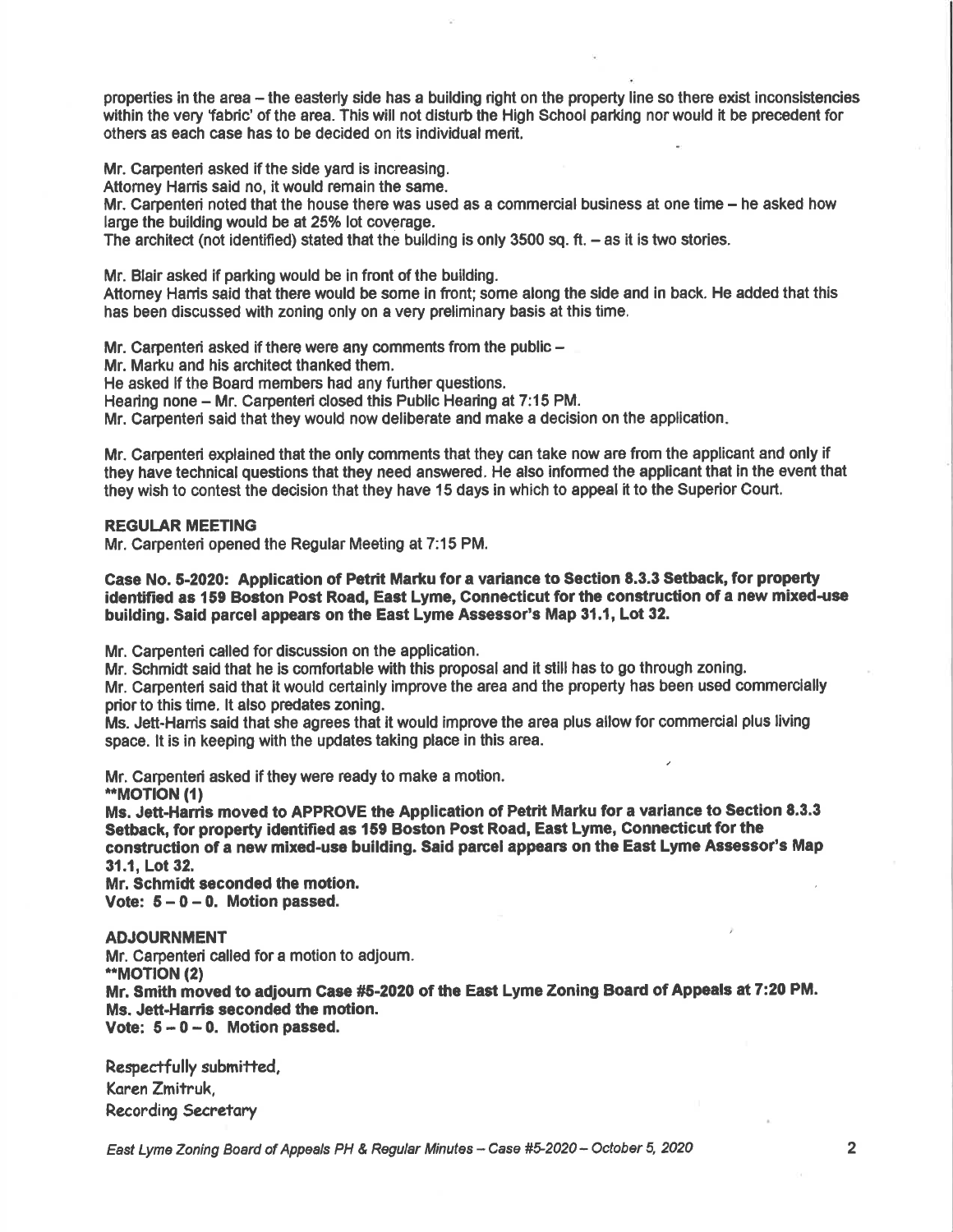# PETRIT MARKU ZONING BLOCK

|                                                   | <b>REQUIRED</b>                                                                           | <b>ACTUAL/PROPOSED</b> |               |
|---------------------------------------------------|-------------------------------------------------------------------------------------------|------------------------|---------------|
| Frontage                                          | 80'                                                                                       | $75'$ *                |               |
| Front yard                                        | $20^{\circ}$                                                                              | 20'                    |               |
| Side, rear yard<br>East Side<br>West Side<br>Rear | - 5<br>12'<br>12'<br>$12^{\circ}$                                                         | $4'$ **<br>71'         | 29.5'         |
| Coverage                                          | 35% Max                                                                                   | 25%                    |               |
| Lot Size                                          | $5,000$ sf, Plus<br>1,200 sf/1 BR APT (4)<br>$2,000$ sf/2 BR $(1)$<br>APT Total: 6,800 sf |                        |               |
| Lot size required                                 | 11,800 $sf$                                                                               |                        | 14, 975 sq ft |
| Parking spaces                                    | 19                                                                                        | 19                     |               |

{. - Pre-existing Non-Conforming

 $**$ - Variance Requested

Also note that the front and rear lot lines of 75' are on an angle with the side lot lines. Actual lot width is 71.3' at the front, and 74.7" at the rear.

 $ZPA$